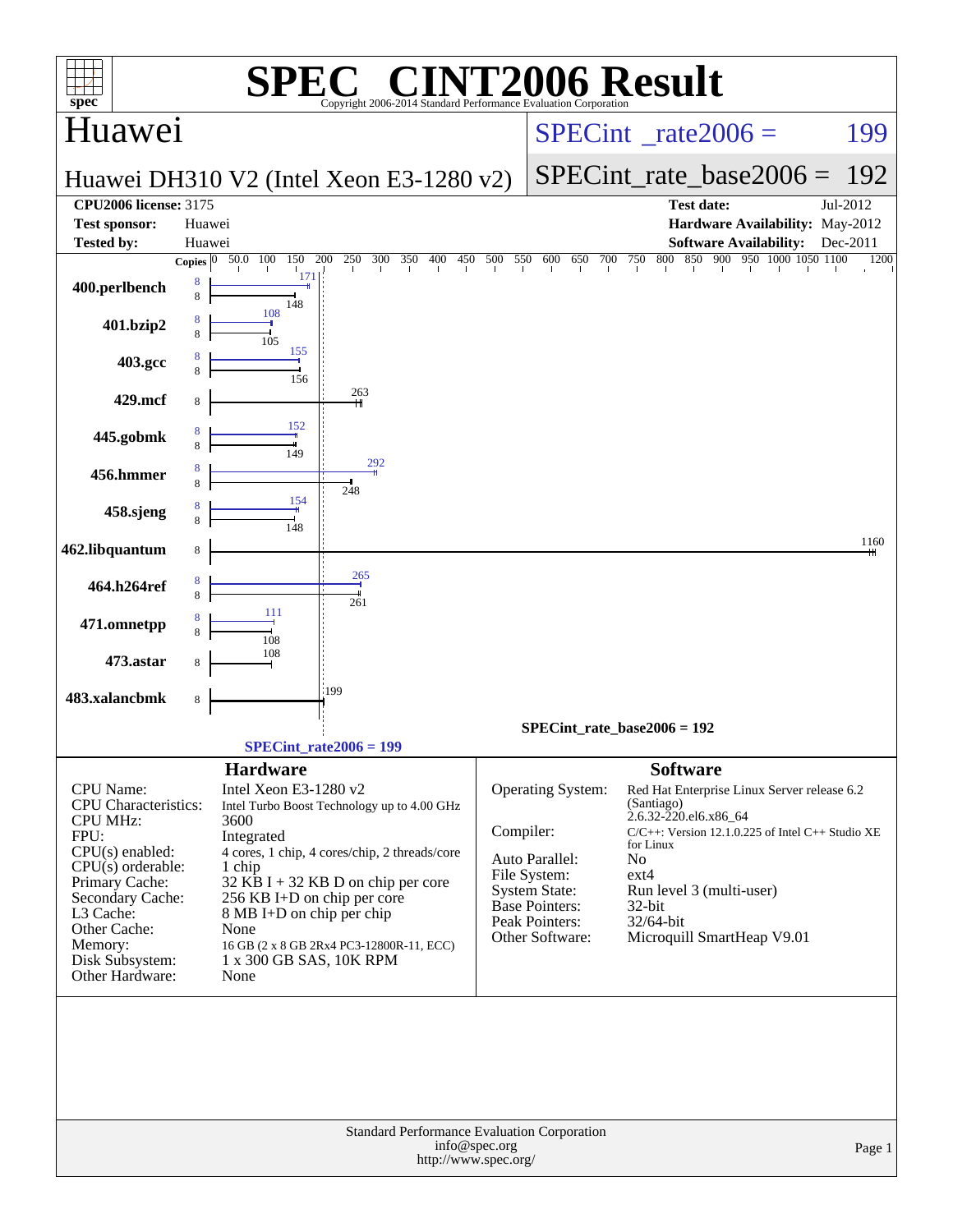

### Huawei

## SPECint rate $2006 =$  199

Huawei DH310 V2 (Intel Xeon E3-1280 v2)

[SPECint\\_rate\\_base2006 =](http://www.spec.org/auto/cpu2006/Docs/result-fields.html#SPECintratebase2006) 192

**[CPU2006 license:](http://www.spec.org/auto/cpu2006/Docs/result-fields.html#CPU2006license)** 3175 **[Test date:](http://www.spec.org/auto/cpu2006/Docs/result-fields.html#Testdate)** Jul-2012 **[Test sponsor:](http://www.spec.org/auto/cpu2006/Docs/result-fields.html#Testsponsor)** Huawei **[Hardware Availability:](http://www.spec.org/auto/cpu2006/Docs/result-fields.html#HardwareAvailability)** May-2012 **[Tested by:](http://www.spec.org/auto/cpu2006/Docs/result-fields.html#Testedby)** Huawei **[Software Availability:](http://www.spec.org/auto/cpu2006/Docs/result-fields.html#SoftwareAvailability)** Dec-2011

#### **[Results Table](http://www.spec.org/auto/cpu2006/Docs/result-fields.html#ResultsTable)**

|                    | <b>Base</b>                                                                                              |                |       |                |            |                | <b>Peak</b>      |               |                |              |                |              |                |              |
|--------------------|----------------------------------------------------------------------------------------------------------|----------------|-------|----------------|------------|----------------|------------------|---------------|----------------|--------------|----------------|--------------|----------------|--------------|
| <b>Benchmark</b>   | <b>Copies</b>                                                                                            | <b>Seconds</b> | Ratio | <b>Seconds</b> | Ratio      | <b>Seconds</b> | Ratio            | <b>Copies</b> | <b>Seconds</b> | <b>Ratio</b> | <b>Seconds</b> | <b>Ratio</b> | <b>Seconds</b> | <b>Ratio</b> |
| 400.perlbench      | 8                                                                                                        | 526            | 149   | 530            | 147        | 527            | <b>148</b>       | 8             | 456            | 171          | 450            | 174          | 456            | <u>171</u>   |
| 401.bzip2          | 8                                                                                                        | 741            | 104   | 728            | 106        | 733            | <b>105</b>       |               | 716            | 108          | 714            | 108          | 727            | 106          |
| $403.\mathrm{gcc}$ | 8                                                                                                        | 413            | 156   | 410            | 157        | 412            | <b>156</b>       | 8             | 415            | 155          | 416            | 155          | 412            | 156          |
| $429$ .mcf         | 8                                                                                                        | 277            | 263   | 284            | 257        | 274            | 267              | 8             | 277            | 263          | 284            | 257          | 274            | 267          |
| $445$ .gobmk       |                                                                                                          | 572            | 147   | 565            | 149        | 559            | 150I             | 8             | 562            | 149          | 553            | <u>152</u>   | 549            | 153          |
| 456.hmmer          |                                                                                                          | 300            | 249   | 304            | <b>246</b> | 301            | 248              | 8             | 256            | 292          | 256            | 292          | 259            | 288          |
| $458$ .sjeng       | 8                                                                                                        | 653            | 148   | 653            | 148        | 653            | 148I             | 8             | 627            | 154          | 627            | 154          | 641            | 151          |
| 462.libquantum     | 8                                                                                                        | 142            | 1170  | 142            | 1160       | 143            | 1160             | 8             | 142            | 1170         | 142            | <b>1160</b>  | 143            | 1160         |
| 464.h264ref        | 8                                                                                                        | 673            | 263   | 679            | 261        | 679            | 261              | 8             | 668            | 265          | 667            | 265          | 673            | 263          |
| 471.omnetpp        | 8                                                                                                        | 469            | 107   | 465            | 108        | 463            | 108              | 8             | 449            | <b>111</b>   | 450            | 111          | 449            | 111          |
| $473.$ astar       | 8                                                                                                        | 521            | 108   | 521            | 108        | 522            | 107              | 8             | 521            | 108          | 521            | 108          | 522            | 107          |
| 483.xalancbmk      | 8                                                                                                        | 277            | 199   | 277            | 199        | 278            | 199 <sub>1</sub> | 8             | 277            | 199          | 277            | <u>199</u>   | 278            | 199          |
|                    | Results appear in the order in which they were run. Bold underlined text indicates a median measurement. |                |       |                |            |                |                  |               |                |              |                |              |                |              |

#### **[Submit Notes](http://www.spec.org/auto/cpu2006/Docs/result-fields.html#SubmitNotes)**

 The numactl mechanism was used to bind copies to processors. The config file option 'submit' was used to generate numactl commands to bind each copy to a specific processor. For details, please see the config file.

#### **[Operating System Notes](http://www.spec.org/auto/cpu2006/Docs/result-fields.html#OperatingSystemNotes)**

 Stack size set to unlimited using "ulimit -s unlimited" Transparent Huge Pages enabled with: echo always > /sys/kernel/mm/redhat\_transparent\_hugepage/enabled Filesystem page cache cleared with:<br>echo 1> /proc/sys/vm/drop cac /proc/sys/vm/drop\_caches runspec command invoked through numactl i.e.: numactl --interleave=all runspec <etc> Select only test related files when installing the operating system

### **[Platform Notes](http://www.spec.org/auto/cpu2006/Docs/result-fields.html#PlatformNotes)**

 BIOS configuration: Set Power Efficiency Mode to Performance Baseboard Management Controller used to adjust the fan speed to 100% Sysinfo program /spec/config/sysinfo.rev6800 \$Rev: 6800 \$ \$Date:: 2011-10-11 #\$ 6f2ebdff5032aaa42e583f96b07f99d3 running on RH62-com Fri Jul 6 18:59:01 2012

 This section contains SUT (System Under Test) info as seen by some common utilities. To remove or add to this section, see: <http://www.spec.org/cpu2006/Docs/config.html#sysinfo> Continued on next page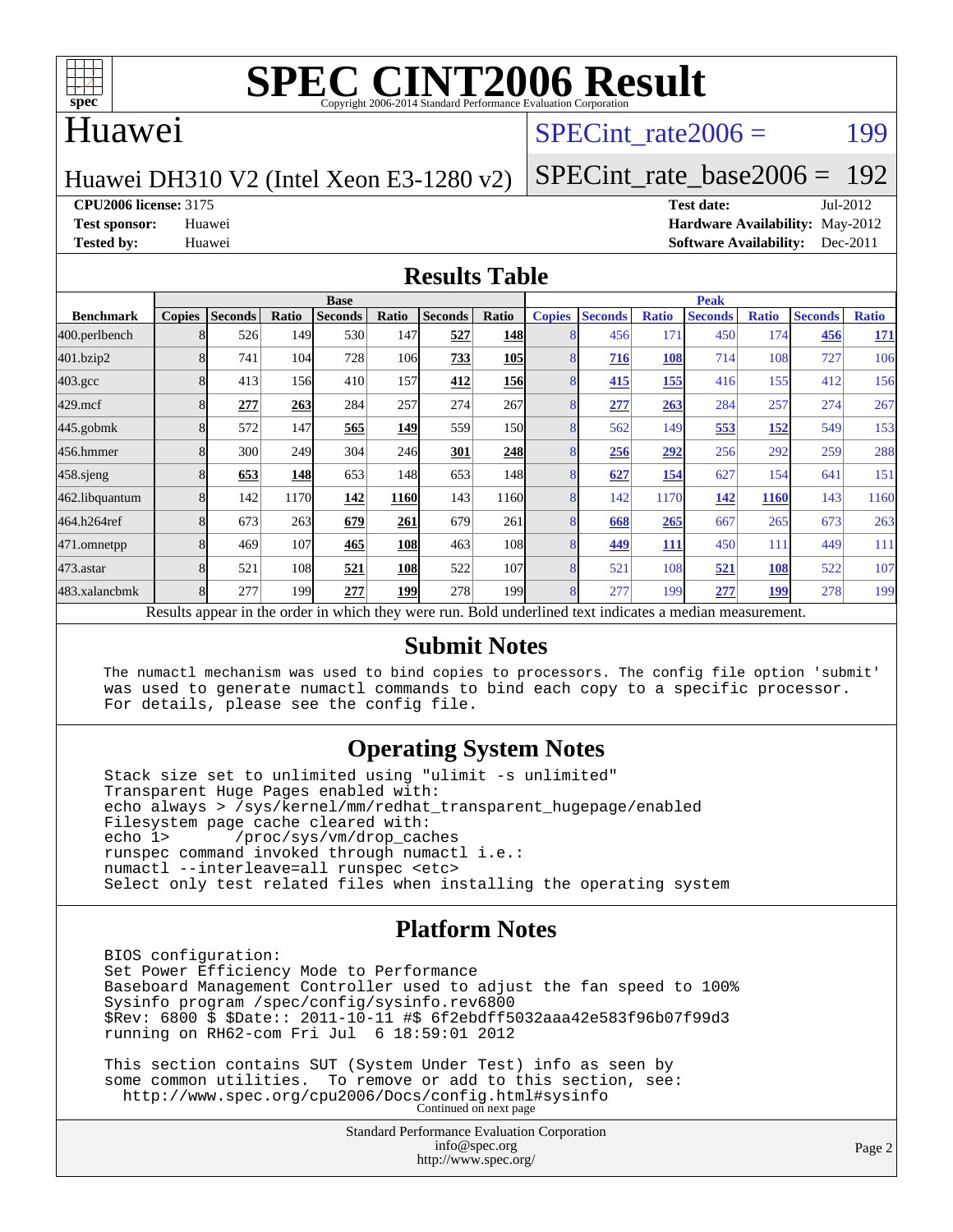

### Huawei

SPECint rate $2006 =$  199

[SPECint\\_rate\\_base2006 =](http://www.spec.org/auto/cpu2006/Docs/result-fields.html#SPECintratebase2006) 192

Huawei DH310 V2 (Intel Xeon E3-1280 v2)

**[Tested by:](http://www.spec.org/auto/cpu2006/Docs/result-fields.html#Testedby)** Huawei **[Software Availability:](http://www.spec.org/auto/cpu2006/Docs/result-fields.html#SoftwareAvailability)** Dec-2011

**[CPU2006 license:](http://www.spec.org/auto/cpu2006/Docs/result-fields.html#CPU2006license)** 3175 **[Test date:](http://www.spec.org/auto/cpu2006/Docs/result-fields.html#Testdate)** Jul-2012 **[Test sponsor:](http://www.spec.org/auto/cpu2006/Docs/result-fields.html#Testsponsor)** Huawei **[Hardware Availability:](http://www.spec.org/auto/cpu2006/Docs/result-fields.html#HardwareAvailability)** May-2012

#### **[Platform Notes \(Continued\)](http://www.spec.org/auto/cpu2006/Docs/result-fields.html#PlatformNotes)**

 From /proc/cpuinfo model name : Intel(R) Xeon(R) CPU E3-1280 V2 @ 3.60GHz 1 "physical id"s (chips) 8 "processors" cores, siblings (Caution: counting these is hw and system dependent. The following excerpts from /proc/cpuinfo might not be reliable. Use with caution.) cpu cores : 4 siblings : 8 physical 0: cores 0 1 2 3 cache size : 8192 KB From /proc/meminfo MemTotal: 16302396 kB HugePages\_Total: 0<br>Hugepagesize: 2048 kB Hugepagesize: From /etc/\*release\* /etc/\*version\* redhat-release: Red Hat Enterprise Linux Server release 6.2 (Santiago) system-release: Red Hat Enterprise Linux Server release 6.2 (Santiago) system-release-cpe: cpe:/o:redhat:enterprise\_linux:6server:ga:server uname -a: Linux RH62-com 2.6.32-220.el6.x86\_64 #1 SMP Wed Nov 9 08:03:13 EST 2011 x86\_64 x86\_64 x86\_64 GNU/Linux run-level 3 Jul 6 02:51 SPEC is set to: /spec Filesystem Type Size Used Avail Use% Mounted on<br>
/dev/sdal ext4 289G 46G 229G 17% / /dev/sda1 ext4 289G 46G 229G 17% / Additional information from dmidecode: Memory: 2x Samsung M391B1G73BH0-CK0 8 GB 1600 MHz 2 rank

#### **[General Notes](http://www.spec.org/auto/cpu2006/Docs/result-fields.html#GeneralNotes)**

Environment variables set by runspec before the start of the run: LD LIBRARY PATH = "/spec/libs/32:/spec/libs/64"

 Binaries compiled on a system with 2 x Xeon X5645 CPU + 16GB memory using RHEL 6.1

## **[Base Compiler Invocation](http://www.spec.org/auto/cpu2006/Docs/result-fields.html#BaseCompilerInvocation)**

[C benchmarks](http://www.spec.org/auto/cpu2006/Docs/result-fields.html#Cbenchmarks):  $inc -m32$ 

Continued on next page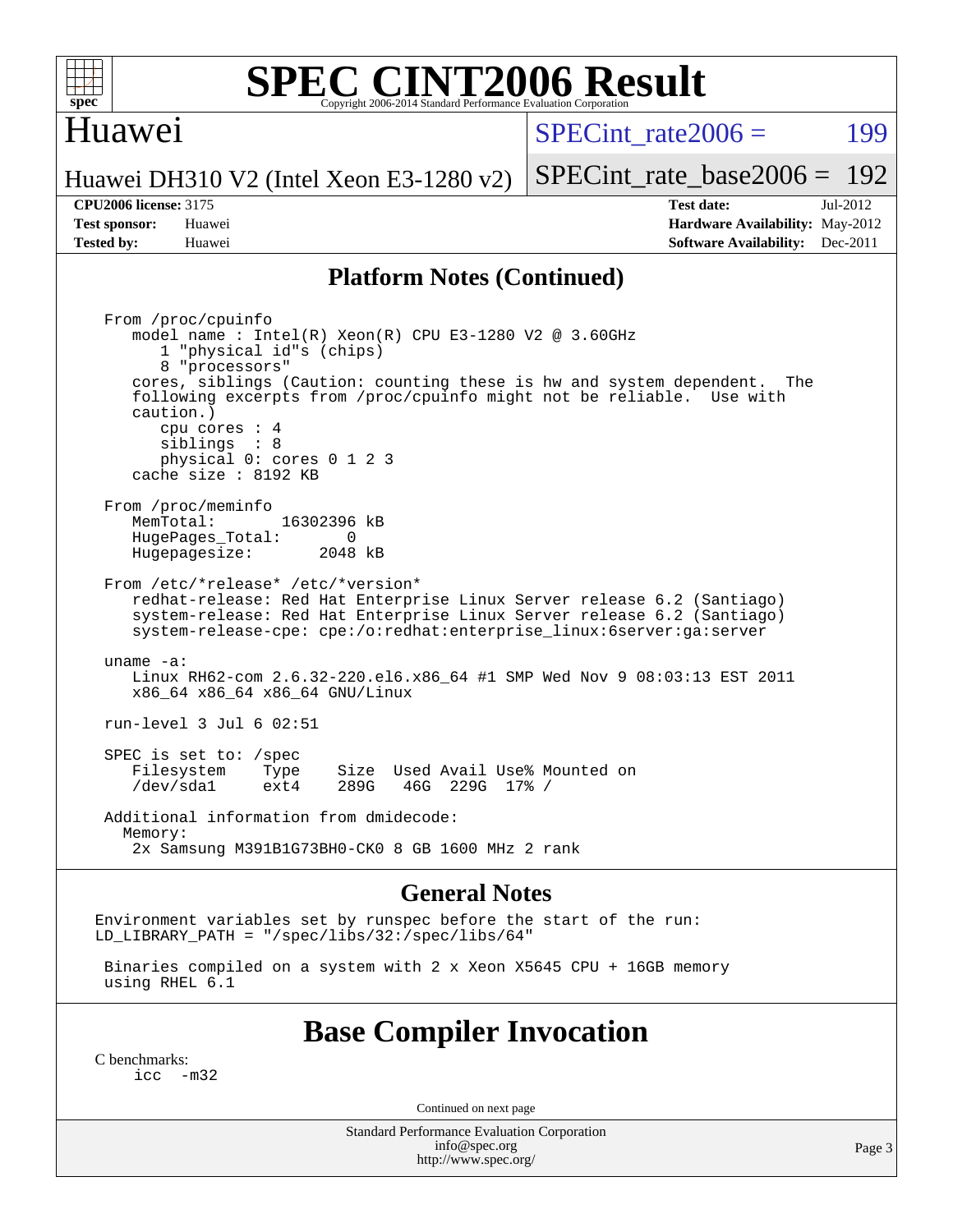| <b>SPEC CINT2006 Result</b><br>spec <sup>®</sup><br>Copyright 2006-2014 Standard Performance Evaluation Corporatio                                                                                                                                                  |                                                                                                            |
|---------------------------------------------------------------------------------------------------------------------------------------------------------------------------------------------------------------------------------------------------------------------|------------------------------------------------------------------------------------------------------------|
| Huawei                                                                                                                                                                                                                                                              | $SPECint rate 2006 =$<br>199                                                                               |
| Huawei DH310 V2 (Intel Xeon E3-1280 v2)                                                                                                                                                                                                                             | 192<br>$SPECint_rate_base2006 =$                                                                           |
| <b>CPU2006 license: 3175</b><br><b>Test sponsor:</b><br>Huawei<br><b>Tested by:</b><br>Huawei                                                                                                                                                                       | <b>Test date:</b><br>Jul-2012<br>Hardware Availability: May-2012<br><b>Software Availability:</b> Dec-2011 |
| <b>Base Compiler Invocation (Continued)</b><br>$C_{++}$ benchmarks:<br>icpc -m32                                                                                                                                                                                    |                                                                                                            |
| <b>Base Portability Flags</b><br>400.perlbench: -DSPEC_CPU_LINUX_IA32<br>462.libquantum: - DSPEC_CPU_LINUX<br>483.xalancbmk: -DSPEC_CPU_LINUX                                                                                                                       |                                                                                                            |
| <b>Base Optimization Flags</b><br>C benchmarks:<br>-xSSE4.2 -ipo -03 -no-prec-div -opt-prefetch -opt-mem-layout-trans=3<br>$C_{++}$ benchmarks:<br>-xSSE4.2 -ipo -03 -no-prec-div -opt-prefetch -opt-mem-layout-trans=3<br>-Wl,-z, muldefs -L/smartheap -lsmartheap |                                                                                                            |
| <b>Base Other Flags</b><br>C benchmarks:                                                                                                                                                                                                                            |                                                                                                            |
| 403.gcc: -Dalloca=_alloca                                                                                                                                                                                                                                           |                                                                                                            |
| <b>Peak Compiler Invocation</b><br>C benchmarks (except as noted below):<br>icc<br>$-m32$<br>400.perlbench: icc -m64<br>401.bzip2: icc -m64<br>456.hmmer: $\text{icc}$ -m64<br>458.sjeng: icc -m64<br>$C_{++}$ benchmarks:<br>icpc -m32                             |                                                                                                            |
| <b>Standard Performance Evaluation Corporation</b><br>info@spec.org<br>http://www.spec.org/                                                                                                                                                                         | Page 4                                                                                                     |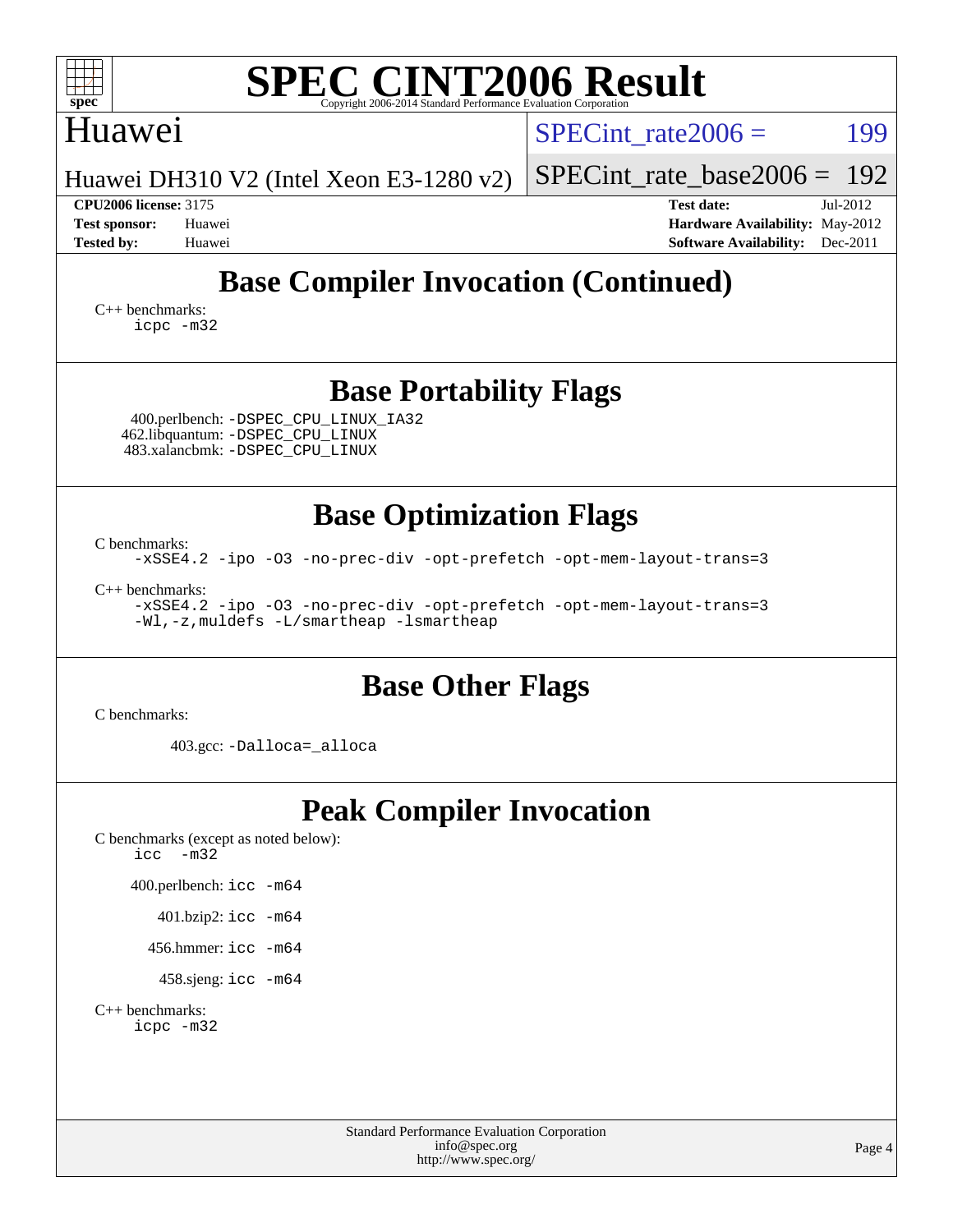

## Huawei

SPECint rate $2006 =$  199

Huawei DH310 V2 (Intel Xeon E3-1280 v2)

[SPECint\\_rate\\_base2006 =](http://www.spec.org/auto/cpu2006/Docs/result-fields.html#SPECintratebase2006) 192

**[CPU2006 license:](http://www.spec.org/auto/cpu2006/Docs/result-fields.html#CPU2006license)** 3175 **[Test date:](http://www.spec.org/auto/cpu2006/Docs/result-fields.html#Testdate)** Jul-2012 **[Test sponsor:](http://www.spec.org/auto/cpu2006/Docs/result-fields.html#Testsponsor)** Huawei **[Hardware Availability:](http://www.spec.org/auto/cpu2006/Docs/result-fields.html#HardwareAvailability)** May-2012 **[Tested by:](http://www.spec.org/auto/cpu2006/Docs/result-fields.html#Testedby)** Huawei **[Software Availability:](http://www.spec.org/auto/cpu2006/Docs/result-fields.html#SoftwareAvailability)** Dec-2011

## **[Peak Portability Flags](http://www.spec.org/auto/cpu2006/Docs/result-fields.html#PeakPortabilityFlags)**

 400.perlbench: [-DSPEC\\_CPU\\_LP64](http://www.spec.org/cpu2006/results/res2012q3/cpu2006-20120711-23625.flags.html#b400.perlbench_peakCPORTABILITY_DSPEC_CPU_LP64) [-DSPEC\\_CPU\\_LINUX\\_X64](http://www.spec.org/cpu2006/results/res2012q3/cpu2006-20120711-23625.flags.html#b400.perlbench_peakCPORTABILITY_DSPEC_CPU_LINUX_X64) 401.bzip2: [-DSPEC\\_CPU\\_LP64](http://www.spec.org/cpu2006/results/res2012q3/cpu2006-20120711-23625.flags.html#suite_peakCPORTABILITY401_bzip2_DSPEC_CPU_LP64) 456.hmmer: [-DSPEC\\_CPU\\_LP64](http://www.spec.org/cpu2006/results/res2012q3/cpu2006-20120711-23625.flags.html#suite_peakCPORTABILITY456_hmmer_DSPEC_CPU_LP64) 458.sjeng: [-DSPEC\\_CPU\\_LP64](http://www.spec.org/cpu2006/results/res2012q3/cpu2006-20120711-23625.flags.html#suite_peakCPORTABILITY458_sjeng_DSPEC_CPU_LP64) 462.libquantum: [-DSPEC\\_CPU\\_LINUX](http://www.spec.org/cpu2006/results/res2012q3/cpu2006-20120711-23625.flags.html#b462.libquantum_peakCPORTABILITY_DSPEC_CPU_LINUX) 483.xalancbmk: [-DSPEC\\_CPU\\_LINUX](http://www.spec.org/cpu2006/results/res2012q3/cpu2006-20120711-23625.flags.html#b483.xalancbmk_peakCXXPORTABILITY_DSPEC_CPU_LINUX)

## **[Peak Optimization Flags](http://www.spec.org/auto/cpu2006/Docs/result-fields.html#PeakOptimizationFlags)**

[C benchmarks](http://www.spec.org/auto/cpu2006/Docs/result-fields.html#Cbenchmarks):

 400.perlbench: [-xSSE4.2](http://www.spec.org/cpu2006/results/res2012q3/cpu2006-20120711-23625.flags.html#user_peakPASS2_CFLAGSPASS2_LDCFLAGS400_perlbench_f-xSSE42_f91528193cf0b216347adb8b939d4107)(pass 2) [-prof-gen](http://www.spec.org/cpu2006/results/res2012q3/cpu2006-20120711-23625.flags.html#user_peakPASS1_CFLAGSPASS1_LDCFLAGS400_perlbench_prof_gen_e43856698f6ca7b7e442dfd80e94a8fc)(pass 1) [-ipo](http://www.spec.org/cpu2006/results/res2012q3/cpu2006-20120711-23625.flags.html#user_peakPASS2_CFLAGSPASS2_LDCFLAGS400_perlbench_f-ipo)(pass 2) [-O3](http://www.spec.org/cpu2006/results/res2012q3/cpu2006-20120711-23625.flags.html#user_peakPASS2_CFLAGSPASS2_LDCFLAGS400_perlbench_f-O3)(pass 2) [-no-prec-div](http://www.spec.org/cpu2006/results/res2012q3/cpu2006-20120711-23625.flags.html#user_peakPASS2_CFLAGSPASS2_LDCFLAGS400_perlbench_f-no-prec-div)(pass 2) [-prof-use](http://www.spec.org/cpu2006/results/res2012q3/cpu2006-20120711-23625.flags.html#user_peakPASS2_CFLAGSPASS2_LDCFLAGS400_perlbench_prof_use_bccf7792157ff70d64e32fe3e1250b55)(pass 2) [-auto-ilp32](http://www.spec.org/cpu2006/results/res2012q3/cpu2006-20120711-23625.flags.html#user_peakCOPTIMIZE400_perlbench_f-auto-ilp32)  $401.bzip2: -xSSE4.2(pass 2) -prof-qen(pass 1) -ipo(pass 2)$  $401.bzip2: -xSSE4.2(pass 2) -prof-qen(pass 1) -ipo(pass 2)$  $401.bzip2: -xSSE4.2(pass 2) -prof-qen(pass 1) -ipo(pass 2)$  $401.bzip2: -xSSE4.2(pass 2) -prof-qen(pass 1) -ipo(pass 2)$  $401.bzip2: -xSSE4.2(pass 2) -prof-qen(pass 1) -ipo(pass 2)$ [-O3](http://www.spec.org/cpu2006/results/res2012q3/cpu2006-20120711-23625.flags.html#user_peakPASS2_CFLAGSPASS2_LDCFLAGS401_bzip2_f-O3)(pass 2) [-no-prec-div](http://www.spec.org/cpu2006/results/res2012q3/cpu2006-20120711-23625.flags.html#user_peakPASS2_CFLAGSPASS2_LDCFLAGS401_bzip2_f-no-prec-div)(pass 2) [-prof-use](http://www.spec.org/cpu2006/results/res2012q3/cpu2006-20120711-23625.flags.html#user_peakPASS2_CFLAGSPASS2_LDCFLAGS401_bzip2_prof_use_bccf7792157ff70d64e32fe3e1250b55)(pass 2) [-opt-prefetch](http://www.spec.org/cpu2006/results/res2012q3/cpu2006-20120711-23625.flags.html#user_peakCOPTIMIZE401_bzip2_f-opt-prefetch) [-auto-ilp32](http://www.spec.org/cpu2006/results/res2012q3/cpu2006-20120711-23625.flags.html#user_peakCOPTIMIZE401_bzip2_f-auto-ilp32) [-ansi-alias](http://www.spec.org/cpu2006/results/res2012q3/cpu2006-20120711-23625.flags.html#user_peakCOPTIMIZE401_bzip2_f-ansi-alias) 403.gcc: [-xSSE4.2](http://www.spec.org/cpu2006/results/res2012q3/cpu2006-20120711-23625.flags.html#user_peakCOPTIMIZE403_gcc_f-xSSE42_f91528193cf0b216347adb8b939d4107) [-ipo](http://www.spec.org/cpu2006/results/res2012q3/cpu2006-20120711-23625.flags.html#user_peakCOPTIMIZE403_gcc_f-ipo) [-O3](http://www.spec.org/cpu2006/results/res2012q3/cpu2006-20120711-23625.flags.html#user_peakCOPTIMIZE403_gcc_f-O3) [-no-prec-div](http://www.spec.org/cpu2006/results/res2012q3/cpu2006-20120711-23625.flags.html#user_peakCOPTIMIZE403_gcc_f-no-prec-div) 429.mcf: basepeak = yes 445.gobmk: [-xSSE4.2](http://www.spec.org/cpu2006/results/res2012q3/cpu2006-20120711-23625.flags.html#user_peakPASS2_CFLAGSPASS2_LDCFLAGS445_gobmk_f-xSSE42_f91528193cf0b216347adb8b939d4107)(pass 2) [-prof-gen](http://www.spec.org/cpu2006/results/res2012q3/cpu2006-20120711-23625.flags.html#user_peakPASS1_CFLAGSPASS1_LDCFLAGS445_gobmk_prof_gen_e43856698f6ca7b7e442dfd80e94a8fc)(pass 1) [-prof-use](http://www.spec.org/cpu2006/results/res2012q3/cpu2006-20120711-23625.flags.html#user_peakPASS2_CFLAGSPASS2_LDCFLAGS445_gobmk_prof_use_bccf7792157ff70d64e32fe3e1250b55)(pass 2) [-ansi-alias](http://www.spec.org/cpu2006/results/res2012q3/cpu2006-20120711-23625.flags.html#user_peakCOPTIMIZE445_gobmk_f-ansi-alias) [-opt-mem-layout-trans=3](http://www.spec.org/cpu2006/results/res2012q3/cpu2006-20120711-23625.flags.html#user_peakCOPTIMIZE445_gobmk_f-opt-mem-layout-trans_a7b82ad4bd7abf52556d4961a2ae94d5) 456.hmmer: [-xSSE4.2](http://www.spec.org/cpu2006/results/res2012q3/cpu2006-20120711-23625.flags.html#user_peakCOPTIMIZE456_hmmer_f-xSSE42_f91528193cf0b216347adb8b939d4107) [-ipo](http://www.spec.org/cpu2006/results/res2012q3/cpu2006-20120711-23625.flags.html#user_peakCOPTIMIZE456_hmmer_f-ipo) [-O3](http://www.spec.org/cpu2006/results/res2012q3/cpu2006-20120711-23625.flags.html#user_peakCOPTIMIZE456_hmmer_f-O3) [-no-prec-div](http://www.spec.org/cpu2006/results/res2012q3/cpu2006-20120711-23625.flags.html#user_peakCOPTIMIZE456_hmmer_f-no-prec-div) [-unroll2](http://www.spec.org/cpu2006/results/res2012q3/cpu2006-20120711-23625.flags.html#user_peakCOPTIMIZE456_hmmer_f-unroll_784dae83bebfb236979b41d2422d7ec2) [-auto-ilp32](http://www.spec.org/cpu2006/results/res2012q3/cpu2006-20120711-23625.flags.html#user_peakCOPTIMIZE456_hmmer_f-auto-ilp32) 458.sjeng: [-xSSE4.2](http://www.spec.org/cpu2006/results/res2012q3/cpu2006-20120711-23625.flags.html#user_peakPASS2_CFLAGSPASS2_LDCFLAGS458_sjeng_f-xSSE42_f91528193cf0b216347adb8b939d4107)(pass 2) [-prof-gen](http://www.spec.org/cpu2006/results/res2012q3/cpu2006-20120711-23625.flags.html#user_peakPASS1_CFLAGSPASS1_LDCFLAGS458_sjeng_prof_gen_e43856698f6ca7b7e442dfd80e94a8fc)(pass 1) [-ipo](http://www.spec.org/cpu2006/results/res2012q3/cpu2006-20120711-23625.flags.html#user_peakPASS2_CFLAGSPASS2_LDCFLAGS458_sjeng_f-ipo)(pass 2) [-O3](http://www.spec.org/cpu2006/results/res2012q3/cpu2006-20120711-23625.flags.html#user_peakPASS2_CFLAGSPASS2_LDCFLAGS458_sjeng_f-O3)(pass 2) [-no-prec-div](http://www.spec.org/cpu2006/results/res2012q3/cpu2006-20120711-23625.flags.html#user_peakPASS2_CFLAGSPASS2_LDCFLAGS458_sjeng_f-no-prec-div)(pass 2) [-prof-use](http://www.spec.org/cpu2006/results/res2012q3/cpu2006-20120711-23625.flags.html#user_peakPASS2_CFLAGSPASS2_LDCFLAGS458_sjeng_prof_use_bccf7792157ff70d64e32fe3e1250b55)(pass 2) [-unroll4](http://www.spec.org/cpu2006/results/res2012q3/cpu2006-20120711-23625.flags.html#user_peakCOPTIMIZE458_sjeng_f-unroll_4e5e4ed65b7fd20bdcd365bec371b81f) [-auto-ilp32](http://www.spec.org/cpu2006/results/res2012q3/cpu2006-20120711-23625.flags.html#user_peakCOPTIMIZE458_sjeng_f-auto-ilp32)  $462$ .libquantum: basepeak = yes 464.h264ref: [-xSSE4.2](http://www.spec.org/cpu2006/results/res2012q3/cpu2006-20120711-23625.flags.html#user_peakPASS2_CFLAGSPASS2_LDCFLAGS464_h264ref_f-xSSE42_f91528193cf0b216347adb8b939d4107)(pass 2) [-prof-gen](http://www.spec.org/cpu2006/results/res2012q3/cpu2006-20120711-23625.flags.html#user_peakPASS1_CFLAGSPASS1_LDCFLAGS464_h264ref_prof_gen_e43856698f6ca7b7e442dfd80e94a8fc)(pass 1) [-ipo](http://www.spec.org/cpu2006/results/res2012q3/cpu2006-20120711-23625.flags.html#user_peakPASS2_CFLAGSPASS2_LDCFLAGS464_h264ref_f-ipo)(pass 2) [-O3](http://www.spec.org/cpu2006/results/res2012q3/cpu2006-20120711-23625.flags.html#user_peakPASS2_CFLAGSPASS2_LDCFLAGS464_h264ref_f-O3)(pass 2) [-no-prec-div](http://www.spec.org/cpu2006/results/res2012q3/cpu2006-20120711-23625.flags.html#user_peakPASS2_CFLAGSPASS2_LDCFLAGS464_h264ref_f-no-prec-div)(pass 2) [-prof-use](http://www.spec.org/cpu2006/results/res2012q3/cpu2006-20120711-23625.flags.html#user_peakPASS2_CFLAGSPASS2_LDCFLAGS464_h264ref_prof_use_bccf7792157ff70d64e32fe3e1250b55)(pass 2) [-unroll2](http://www.spec.org/cpu2006/results/res2012q3/cpu2006-20120711-23625.flags.html#user_peakCOPTIMIZE464_h264ref_f-unroll_784dae83bebfb236979b41d2422d7ec2) [-ansi-alias](http://www.spec.org/cpu2006/results/res2012q3/cpu2006-20120711-23625.flags.html#user_peakCOPTIMIZE464_h264ref_f-ansi-alias) [C++ benchmarks:](http://www.spec.org/auto/cpu2006/Docs/result-fields.html#CXXbenchmarks) 471.omnetpp: [-xSSE4.2](http://www.spec.org/cpu2006/results/res2012q3/cpu2006-20120711-23625.flags.html#user_peakPASS2_CXXFLAGSPASS2_LDCXXFLAGS471_omnetpp_f-xSSE42_f91528193cf0b216347adb8b939d4107)(pass 2) [-prof-gen](http://www.spec.org/cpu2006/results/res2012q3/cpu2006-20120711-23625.flags.html#user_peakPASS1_CXXFLAGSPASS1_LDCXXFLAGS471_omnetpp_prof_gen_e43856698f6ca7b7e442dfd80e94a8fc)(pass 1) [-ipo](http://www.spec.org/cpu2006/results/res2012q3/cpu2006-20120711-23625.flags.html#user_peakPASS2_CXXFLAGSPASS2_LDCXXFLAGS471_omnetpp_f-ipo)(pass 2) [-O3](http://www.spec.org/cpu2006/results/res2012q3/cpu2006-20120711-23625.flags.html#user_peakPASS2_CXXFLAGSPASS2_LDCXXFLAGS471_omnetpp_f-O3)(pass 2) [-no-prec-div](http://www.spec.org/cpu2006/results/res2012q3/cpu2006-20120711-23625.flags.html#user_peakPASS2_CXXFLAGSPASS2_LDCXXFLAGS471_omnetpp_f-no-prec-div)(pass 2) [-prof-use](http://www.spec.org/cpu2006/results/res2012q3/cpu2006-20120711-23625.flags.html#user_peakPASS2_CXXFLAGSPASS2_LDCXXFLAGS471_omnetpp_prof_use_bccf7792157ff70d64e32fe3e1250b55)(pass 2) [-ansi-alias](http://www.spec.org/cpu2006/results/res2012q3/cpu2006-20120711-23625.flags.html#user_peakCXXOPTIMIZE471_omnetpp_f-ansi-alias) [-opt-ra-region-strategy=block](http://www.spec.org/cpu2006/results/res2012q3/cpu2006-20120711-23625.flags.html#user_peakCXXOPTIMIZE471_omnetpp_f-opt-ra-region-strategy_a0a37c372d03933b2a18d4af463c1f69) [-Wl,-z,muldefs](http://www.spec.org/cpu2006/results/res2012q3/cpu2006-20120711-23625.flags.html#user_peakEXTRA_LDFLAGS471_omnetpp_link_force_multiple1_74079c344b956b9658436fd1b6dd3a8a) [-L/smartheap -lsmartheap](http://www.spec.org/cpu2006/results/res2012q3/cpu2006-20120711-23625.flags.html#user_peakEXTRA_LIBS471_omnetpp_SmartHeap_7c9e394a5779e1a7fec7c221e123830c) 473.astar: basepeak = yes Continued on next page